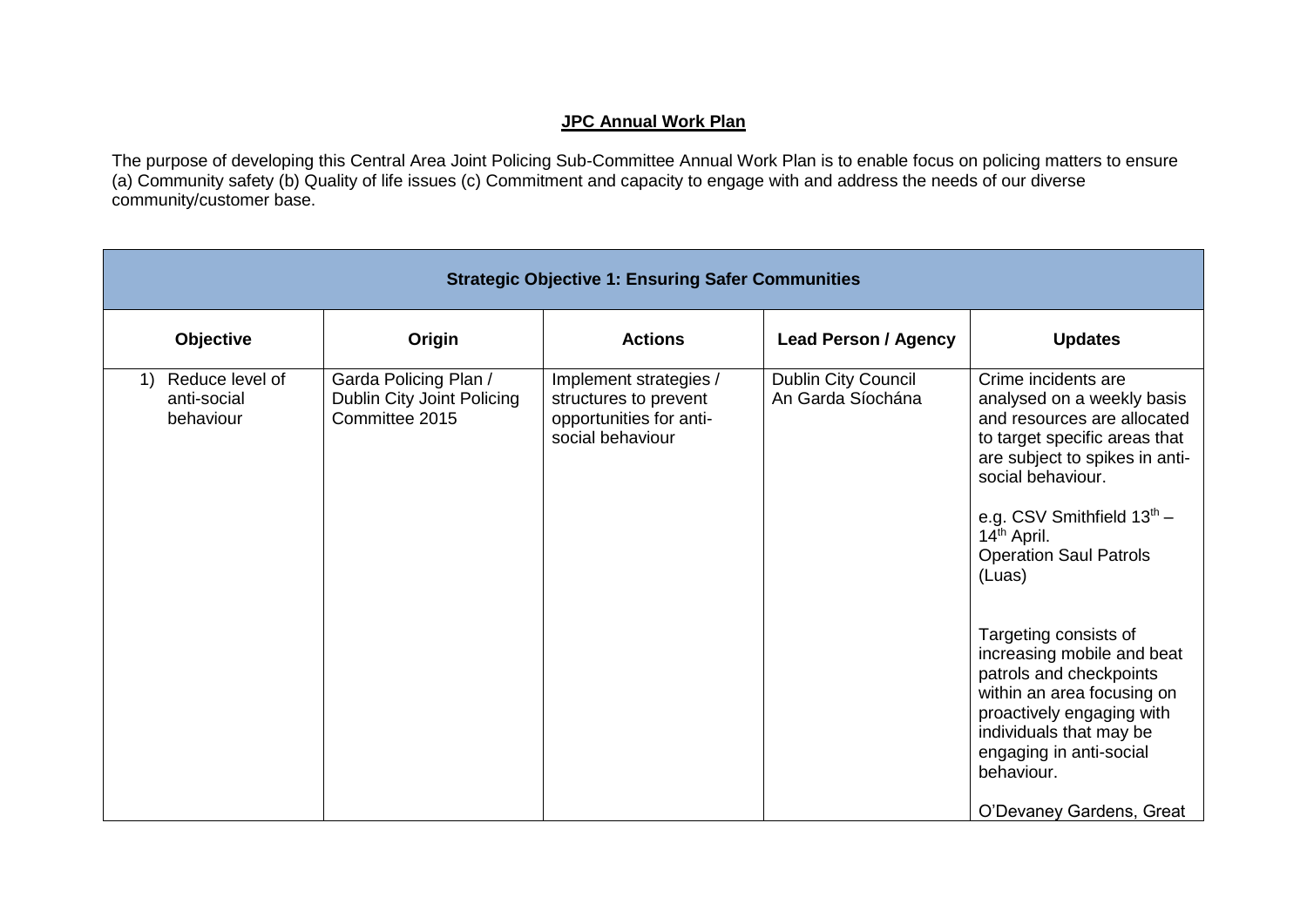|                                                                   |                                                                       |                                                |                                          | Western Way/ Broadstone<br>(Luas), Dorset St.                                                                                                                                                                                                                                            |
|-------------------------------------------------------------------|-----------------------------------------------------------------------|------------------------------------------------|------------------------------------------|------------------------------------------------------------------------------------------------------------------------------------------------------------------------------------------------------------------------------------------------------------------------------------------|
|                                                                   |                                                                       |                                                |                                          | Public Order (PULSE) - D<br>Week 14<br>2021 YTD 51<br>2022 YTD 47<br>$-8%$                                                                                                                                                                                                               |
|                                                                   |                                                                       |                                                |                                          | Continuing liaison with<br>Dublin City Council, NGOs<br>and stakeholders to identify<br>problem areas and to co-<br>ordinate a joint response to<br>tackle any issues that may<br>arise. e.g. Drumalee Estate.<br><b>Bradóg Youth Services</b><br>(M.O.S.T.), TU Dublin<br>Grangegorman. |
|                                                                   |                                                                       |                                                |                                          |                                                                                                                                                                                                                                                                                          |
| Reduce drug<br>2)<br>related issues<br>affecting the<br>community | Garda Policing Plan /<br>Dublin City Joint Policing<br>Committee 2015 | Put operations in place to<br>deal with issues | Dublin City Council<br>An Garda Síochána | <b>Outcomes of operations:</b><br>Subject to the analysis of<br>crime incidents for the<br>previous week, resources<br>are allocated to areas that<br>may be subject to drug<br>related issues.                                                                                          |
|                                                                   |                                                                       |                                                |                                          | A prime example of this is<br>the ongoing attention being<br>focused on the Dorset<br>Street flats and Montpelier<br>areas as part of Operation                                                                                                                                          |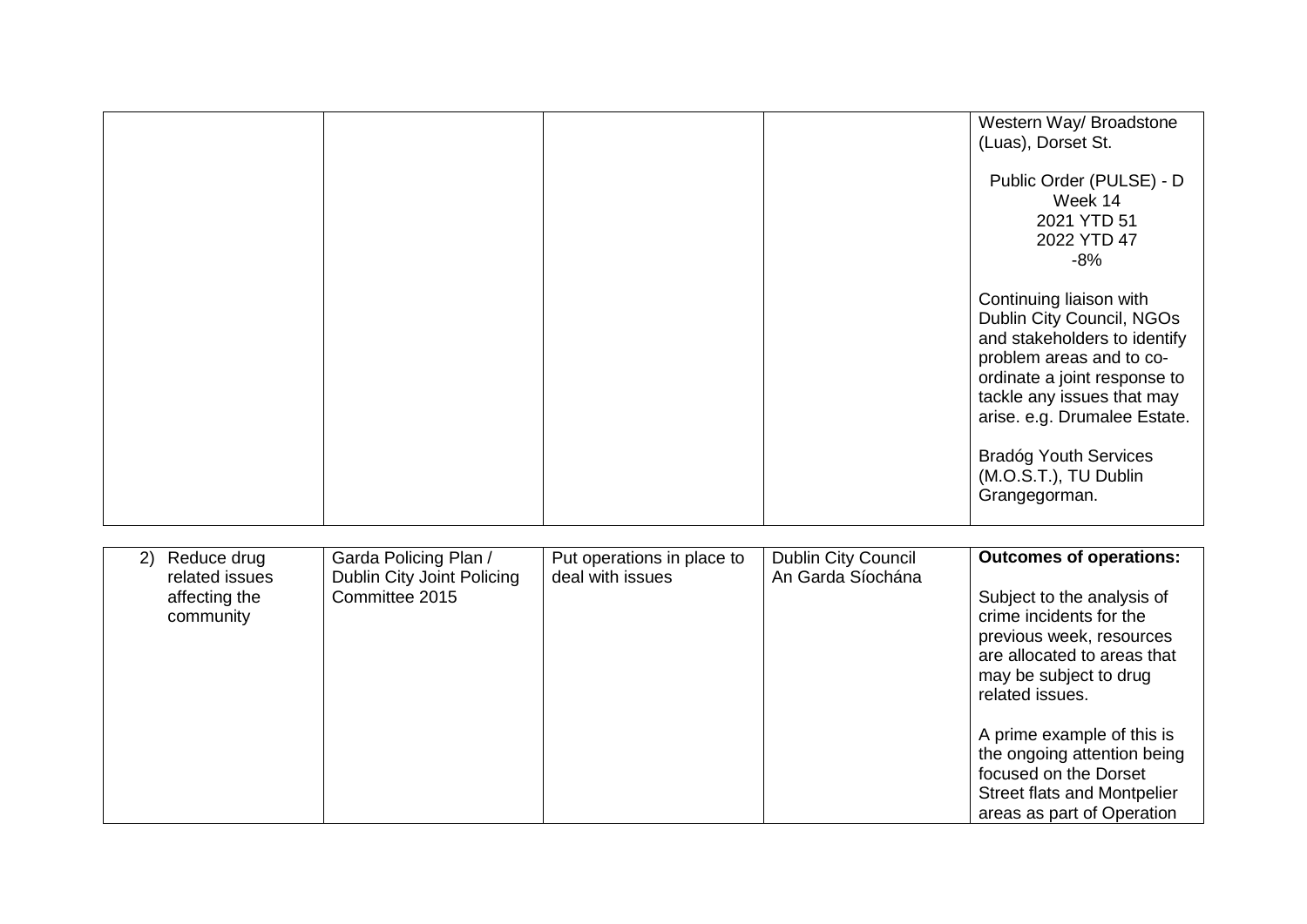|  |  | Coroza.                                                                                                                                                                                                                                                                                                                                                                                        |
|--|--|------------------------------------------------------------------------------------------------------------------------------------------------------------------------------------------------------------------------------------------------------------------------------------------------------------------------------------------------------------------------------------------------|
|  |  |                                                                                                                                                                                                                                                                                                                                                                                                |
|  |  | Regular uniform and plain<br>clothes patrols are<br>conducted in the locality by<br>the Community Policing Unit<br>and the Crime Prevention<br>Unit, along with Gardaí from<br>the Regular Units, which<br>have yielded positive results<br>in the seizure of quantities<br>of controlled drugs and the<br>apprehension of individuals<br>involved in the distribution of<br>controlled drugs. |
|  |  | $S$ 3 MDA (PULSE) – D<br>Week 14<br>2021 YTD 19<br>2022 YTD 35<br>$+84%$                                                                                                                                                                                                                                                                                                                       |
|  |  | S 15 MDA (PULSE) - D<br>Week 14<br>2021 YTD 16<br>2022 YTD 29<br>$+81%$                                                                                                                                                                                                                                                                                                                        |
|  |  | While a good deal of these<br>detections are as a result of<br>the increase in proactive<br>patrols, a number of them<br>are as a result of concerned<br>members of the public<br>actively reporting them due<br>to being empowered to do                                                                                                                                                      |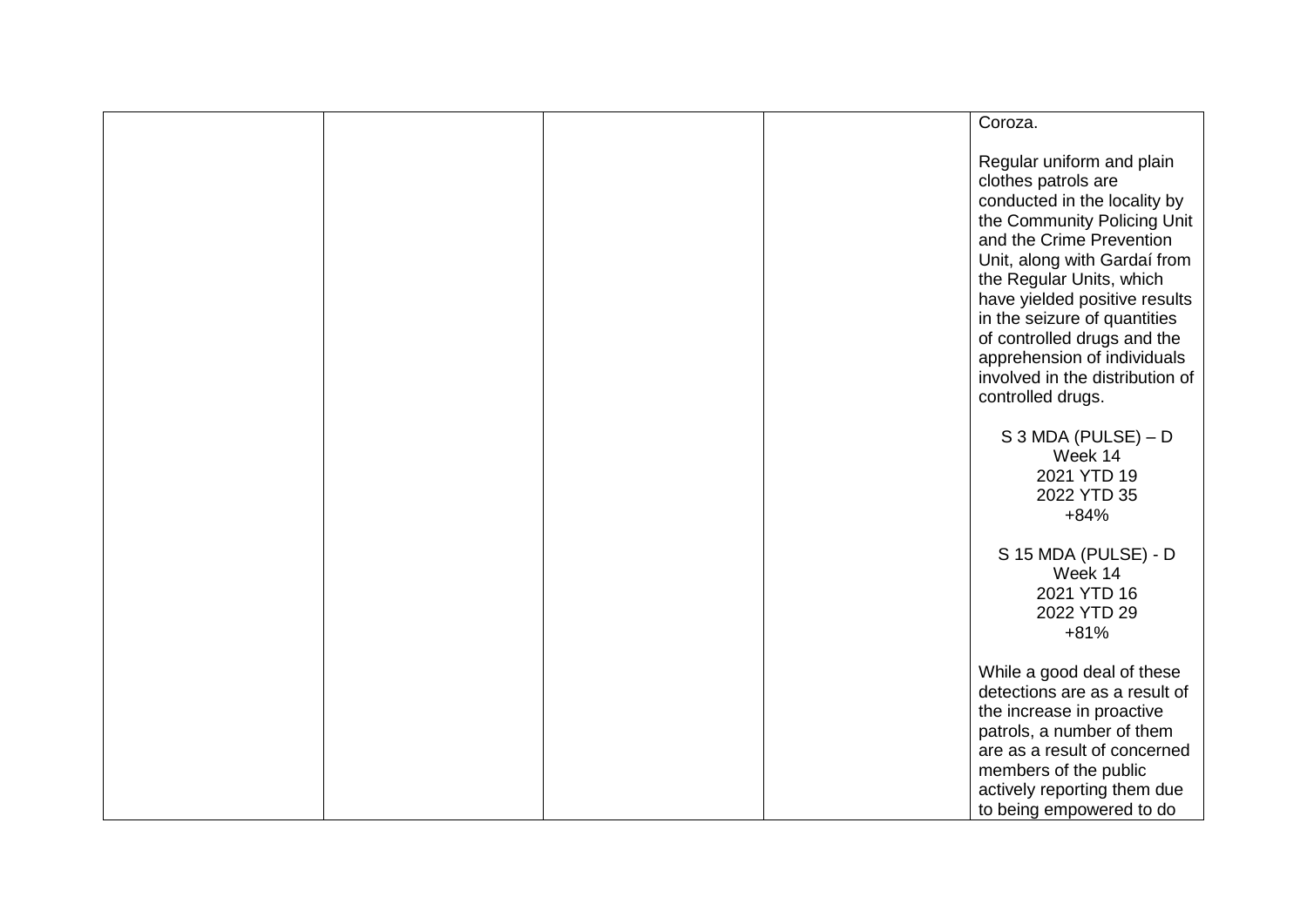|  |  | so following an increased<br>positive interaction between<br>I the Gardaí and the local<br>community. |
|--|--|-------------------------------------------------------------------------------------------------------|
|  |  |                                                                                                       |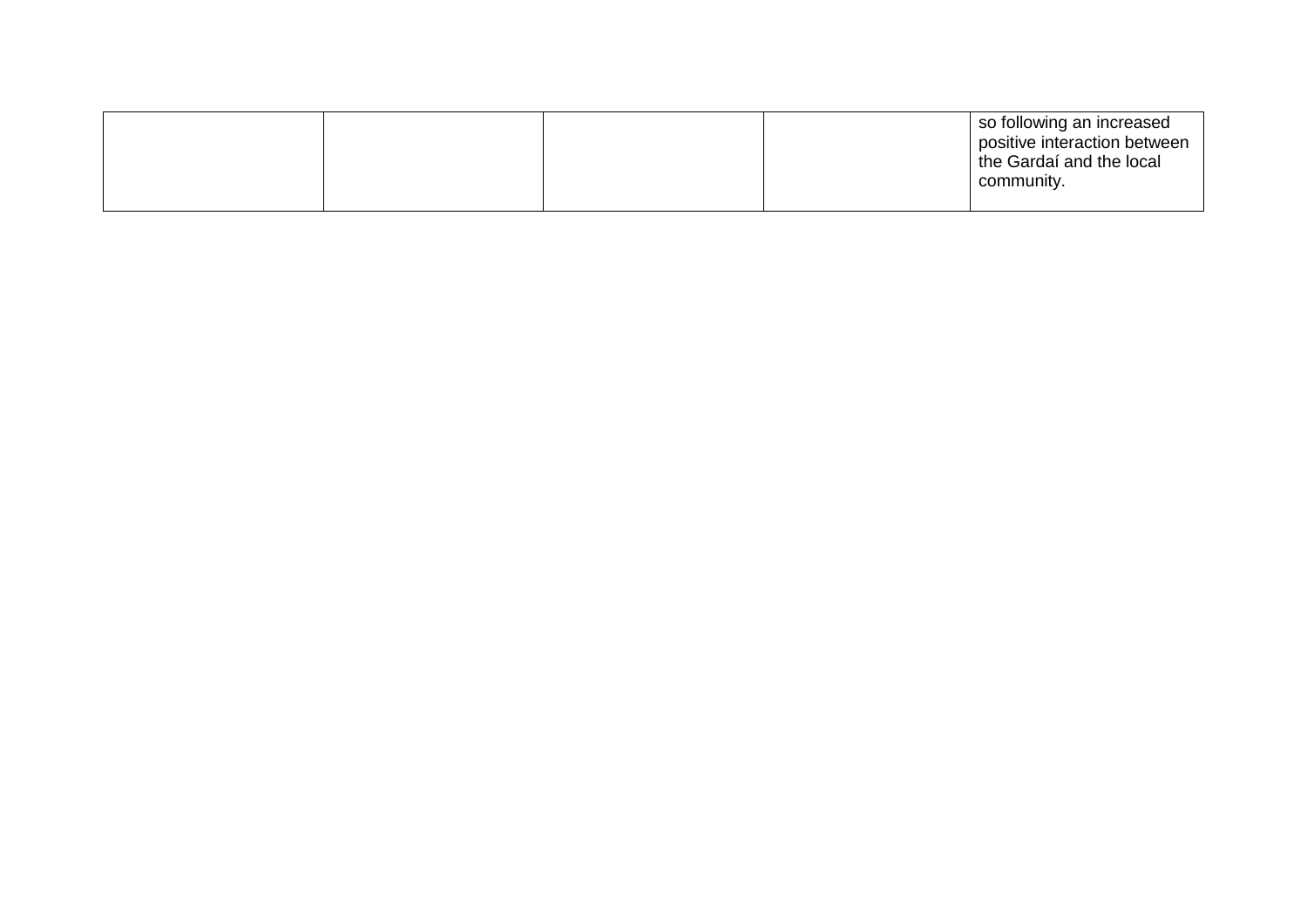| Licensing / off-<br>3) | Garda Policing Plan /                        | Put operations in place to | An Garda Síochána | <b>Outcomes of operations:</b>                                                                                                                                                                                                                                                                                      |
|------------------------|----------------------------------------------|----------------------------|-------------------|---------------------------------------------------------------------------------------------------------------------------------------------------------------------------------------------------------------------------------------------------------------------------------------------------------------------|
| licence issues         | Dublin City Joint Policing<br>Committee 2015 | deal with issues arising   |                   | The Ongoing inspection of<br>Licenced Premises within<br>the district in order to<br>ensure compliance with<br>the Liquor Licencing<br>Regulations.                                                                                                                                                                 |
|                        |                                              |                            |                   | A Test Purchasing of<br><b>Alcohol Operation was</b><br>also carried out by Gardaí<br>in relation to the Off-<br>Licences and Shops within<br>the district resulting in a<br>high compliance rate by<br>the premises concerned.<br>13 premises were<br>checked. This will be<br>carried out again later in<br>2022. |
|                        |                                              |                            |                   |                                                                                                                                                                                                                                                                                                                     |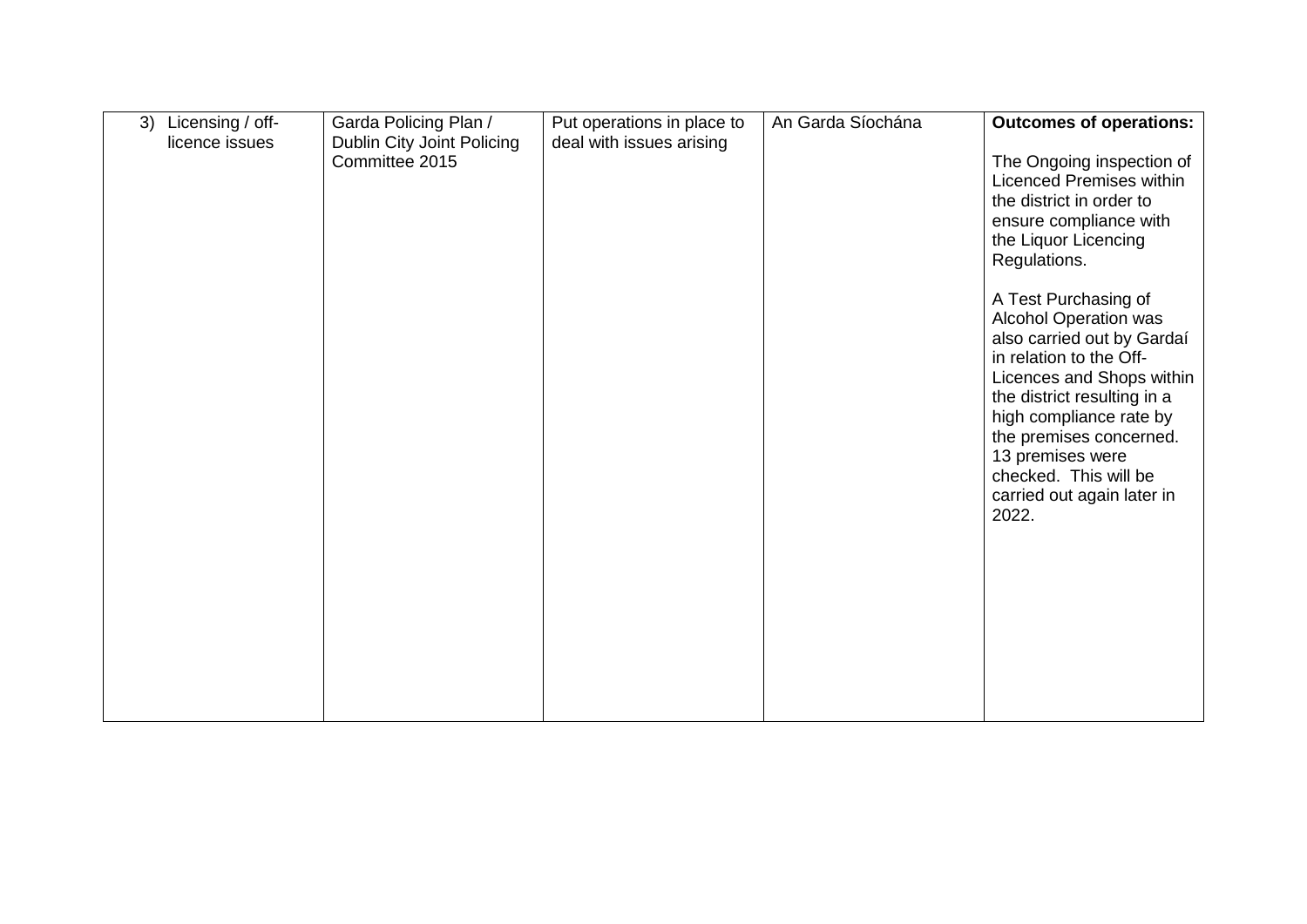| <b>Strategic Objective 2: Enhancing Community Engagement</b> |                                                                       |                                                                                                                                                                                                  |                                                 |                                                                                                                                                                                                                                                                                                                                                                                                                                                                                                                                                                                                                                                             |
|--------------------------------------------------------------|-----------------------------------------------------------------------|--------------------------------------------------------------------------------------------------------------------------------------------------------------------------------------------------|-------------------------------------------------|-------------------------------------------------------------------------------------------------------------------------------------------------------------------------------------------------------------------------------------------------------------------------------------------------------------------------------------------------------------------------------------------------------------------------------------------------------------------------------------------------------------------------------------------------------------------------------------------------------------------------------------------------------------|
| Objective                                                    | Origin                                                                | <b>Actions</b>                                                                                                                                                                                   | <b>Lead Person / Agency</b>                     | <b>Updates</b>                                                                                                                                                                                                                                                                                                                                                                                                                                                                                                                                                                                                                                              |
| Effective engagement with<br>communities                     | Garda Policing Plan /<br>Dublin City Joint Policing<br>Committee 2015 | Engage with<br>$\bullet$<br>community fora<br>Strengthen<br>$\bullet$<br>community<br>development<br>initiatives<br><b>Build on Small</b><br>Areas Policing<br>process<br>Halloween<br>$\bullet$ | <b>Dublin City Council</b><br>An Garda Síochána | There are currently eight<br>Gardaí attached to the<br><b>Bridewell Community</b><br>Policing Unit.<br><b>Engage with community</b><br>fora:<br>Continuing engagement<br>with local Neighbourhood<br>Watch Groups and<br><b>Business Organisations by</b><br>Community Gardaí to<br>ensure an ongoing flow of<br>information between both<br>parties. Manor St<br>(Monthly), O'Devaney<br>Gardens, TU Dublin-<br>seeking greater liaison in<br>Drumalee Estate.<br><b>Smithfield Business</b><br>Association.<br>Liaising with Bradóg YS<br>regarding further pop ups<br>e.g. bicycle workshops.<br><b>Strengthen community</b><br>development initiatives: |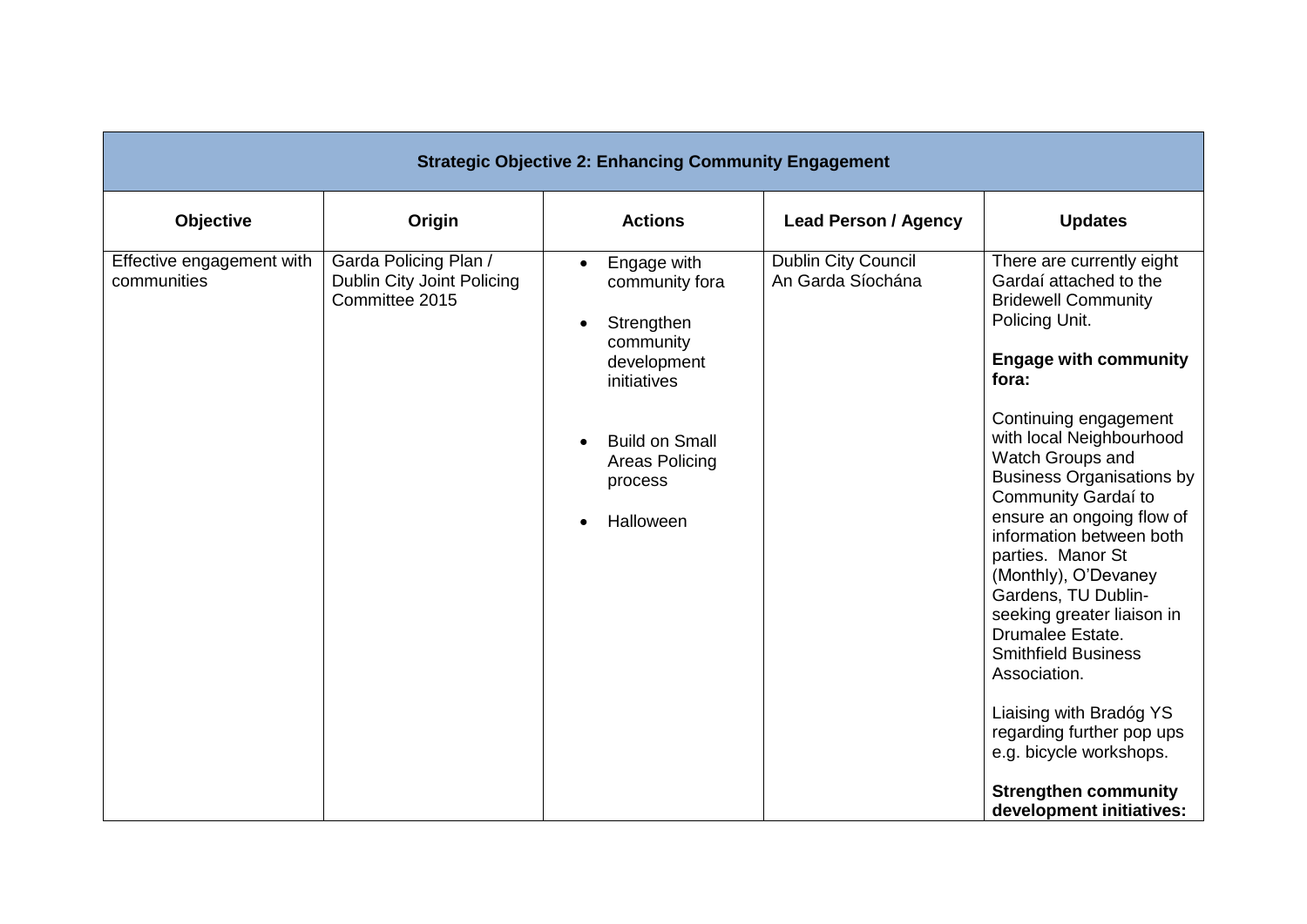|  |  | Calling to various elderly<br>or vulnerable residents in<br>the area as part of meals-<br>on-wheels initiatives in<br>order to ensure that they<br>are okay and to assist<br>them with any items that<br>they need collected such<br>as medication, etc. |
|--|--|----------------------------------------------------------------------------------------------------------------------------------------------------------------------------------------------------------------------------------------------------------|
|  |  | Engaging with local youths<br>and community groups in<br>relation to the T.A.G.<br>programme and the<br>Internet Safety programme<br>in schools, schools visits.                                                                                         |
|  |  | <b>Build on Small Areas</b><br><b>Policing process:</b>                                                                                                                                                                                                  |
|  |  | Provide a visible Garda<br>presence at local<br>community events such as<br>the Late Night Soccer<br>Leagues involving local<br>youths and DCC, and the<br>pop-up bicycle workshops<br>conducted by the MOST<br>Project.                                 |
|  |  | <b>Assisting local Charity</b><br>Organisations such as<br>Saint Vincent De Paul and<br>the Capuchin Day Centre<br>with meal deliveries and                                                                                                              |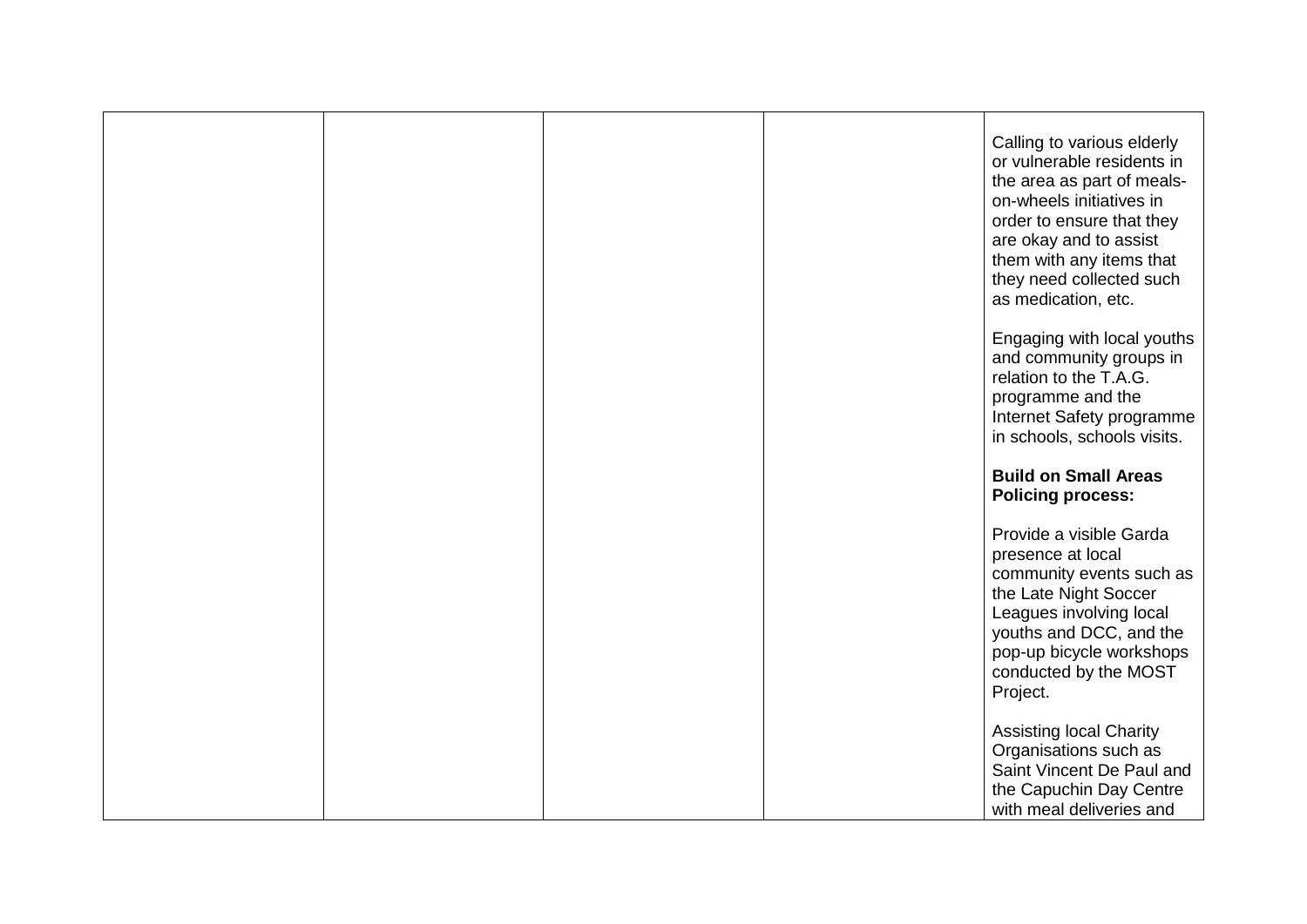|  |  | the distribution of food<br>vouchers.                                                                                                                                                                                                     |
|--|--|-------------------------------------------------------------------------------------------------------------------------------------------------------------------------------------------------------------------------------------------|
|  |  | <b>Conducting Garda Clinics</b><br>and high visibility local<br>engagement such as the<br>recent Garda Recruitment<br>Campaign and providing<br>Personal Safety Talks at<br>the Outhouse Café for<br>members of the LGBTQI+<br>Community. |
|  |  | <b>St Patricks Day:</b>                                                                                                                                                                                                                   |
|  |  | Parade and new weekend<br>event at Collins Museum.                                                                                                                                                                                        |
|  |  |                                                                                                                                                                                                                                           |
|  |  |                                                                                                                                                                                                                                           |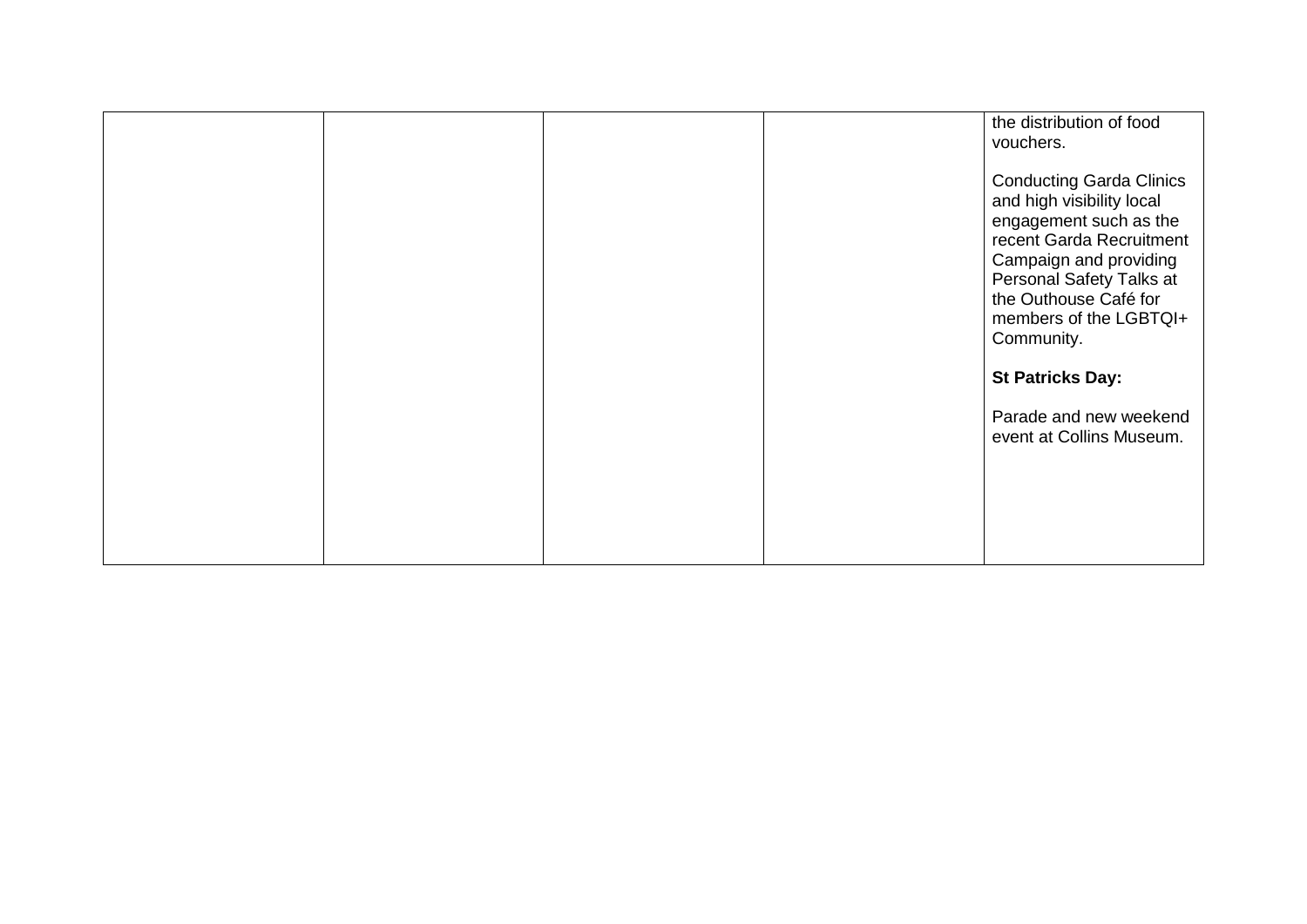| <b>Strategic Objective 3: Confronting Crime</b>                                              |                                                                       |                                                                                                                                                                                                     |                                                 |                                                                                                                                                                                                                                                                            |
|----------------------------------------------------------------------------------------------|-----------------------------------------------------------------------|-----------------------------------------------------------------------------------------------------------------------------------------------------------------------------------------------------|-------------------------------------------------|----------------------------------------------------------------------------------------------------------------------------------------------------------------------------------------------------------------------------------------------------------------------------|
| Objective                                                                                    | Origin                                                                | <b>Actions</b>                                                                                                                                                                                      | <b>Lead Person / Agency</b>                     | <b>Updates</b>                                                                                                                                                                                                                                                             |
| To keep under review the<br>levels and patterns of<br>crime in the Cabra-<br>Glasnevin Area. | Garda Policing Plan /<br>Dublin City Joint Policing<br>Committee 2015 | Build on existing<br>partnerships between<br>Dublin City Council and An<br>Garda Síochána in the<br>prevention and reduction<br>of the threat posed by<br>crime and support the<br>victims of crime | <b>Dublin City Council</b><br>An Garda Síochána | Approaches to addressing<br><b>Domestic violence</b><br><b>Burglaries</b><br><b>Victim support</b><br><b>Case management of</b><br><b>offenders</b>                                                                                                                        |
|                                                                                              |                                                                       |                                                                                                                                                                                                     |                                                 | Domestic Violence<br>The appointment of Domestic<br>Abuse Co-Ordinators (DAC)<br>within the district to act as<br>liaison Gardaí with victims<br>and to ensure that persons at<br>risk of domestic violence are<br>provided with the appropriate<br>guidance and supports. |
|                                                                                              |                                                                       |                                                                                                                                                                                                     |                                                 | <b>Burglaries</b>                                                                                                                                                                                                                                                          |
|                                                                                              |                                                                       |                                                                                                                                                                                                     |                                                 | The location surrounding a<br>burglary or serious crime is<br>visited by the Community<br>Gardaí in order to provide<br>reassurance and crime<br>prevention advice to the local<br>residents in the aftermath of                                                           |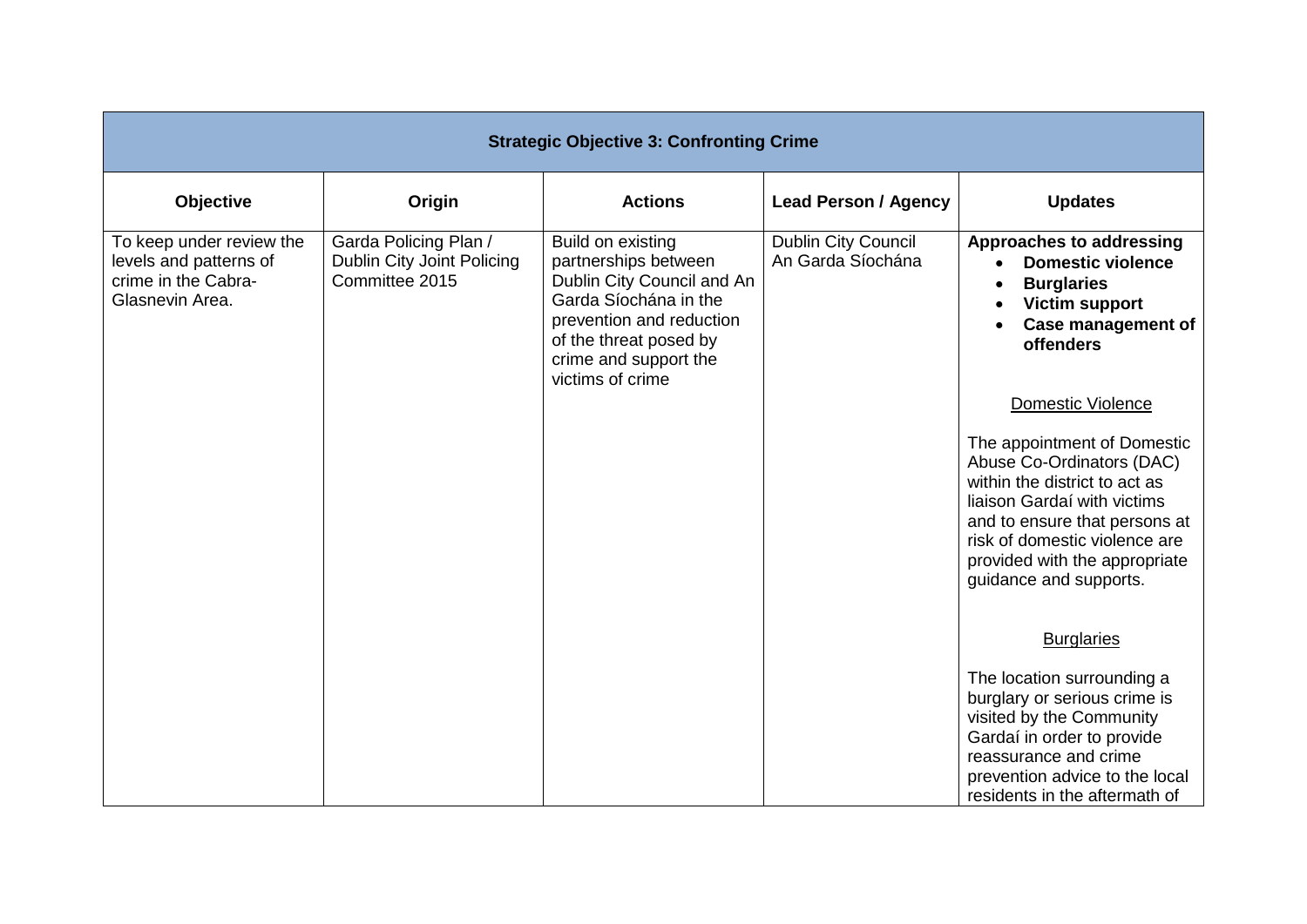|  |  | the incident.                                                                                                                                                                                                                                                   |
|--|--|-----------------------------------------------------------------------------------------------------------------------------------------------------------------------------------------------------------------------------------------------------------------|
|  |  | Burglaries (not aggravated)<br>$(PULSE) - D$<br>Week 14<br>2021 YTD 7<br>2022 YTD 6<br>$-14%$                                                                                                                                                                   |
|  |  | <b>Victim Support</b>                                                                                                                                                                                                                                           |
|  |  | All victims of crime are<br>contacted by their local SAP<br>Community Garda in order to<br>provide them with the<br>necessary supports that they<br>may require and to provide<br>them with a liaison point for<br>updates in relation to the<br>investigation. |
|  |  | <b>Case Management of</b><br><b>Offenders</b>                                                                                                                                                                                                                   |
|  |  | Prolific or Repeat offenders<br>residing within the district are<br>assigned Case Managers in<br>order to co-ordinate their<br>court cases so that matters<br>can be dealt with effectively in<br>court.                                                        |
|  |  | This approach also serves to<br>monitor the offender in an                                                                                                                                                                                                      |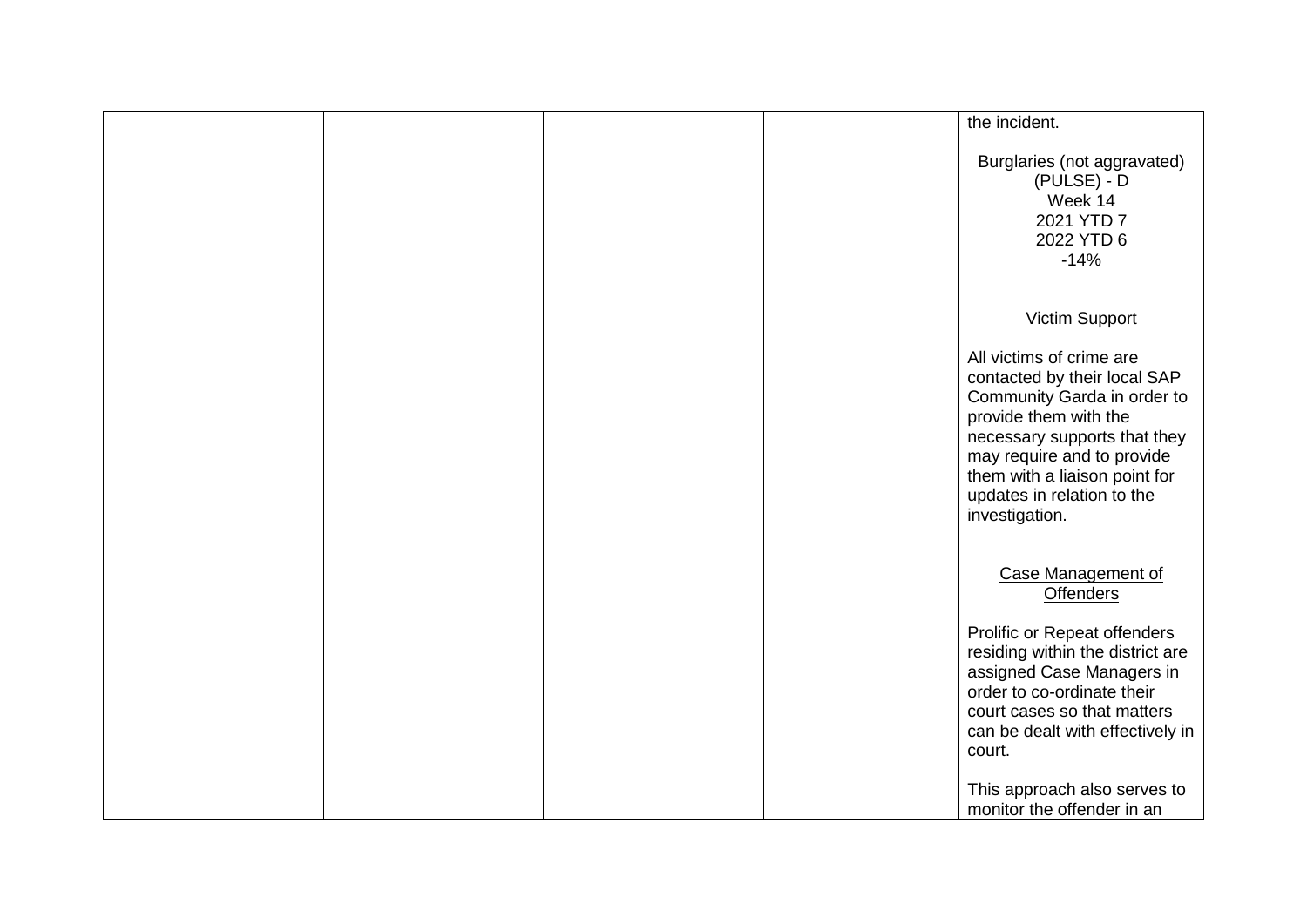|  |  | effort to provide Gardaí with<br>up-to-date information as to<br>their current address and to<br>curtail their likelihood of<br>reoffending. |
|--|--|----------------------------------------------------------------------------------------------------------------------------------------------|
|  |  |                                                                                                                                              |
|  |  |                                                                                                                                              |
|  |  |                                                                                                                                              |
|  |  |                                                                                                                                              |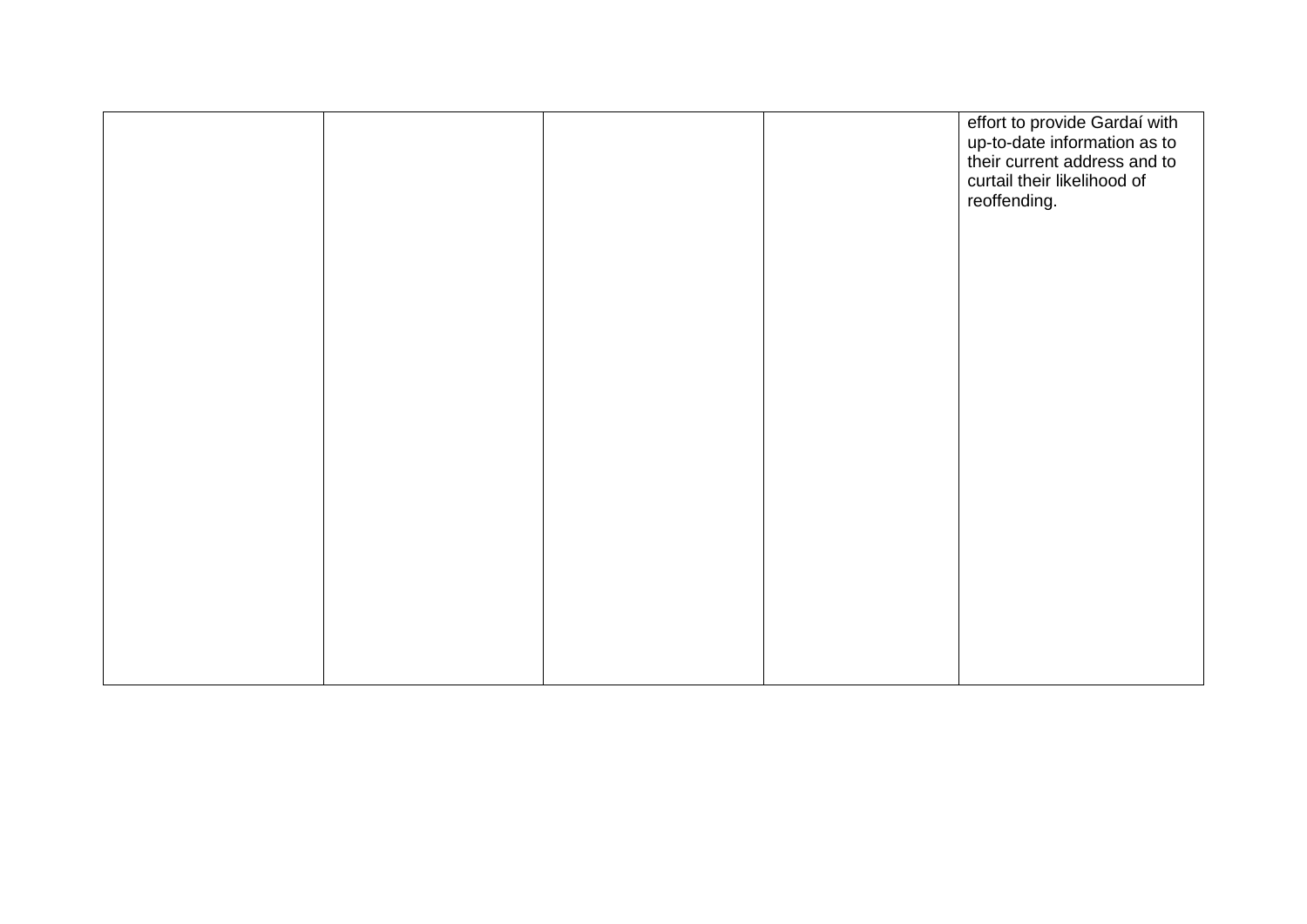| <b>Strategic Objective 4: Road Policing</b>                                                                |                                                                       |                                                                                                                               |                                                 |                                                                                                                                                                                                                                                                                                                                            |  |
|------------------------------------------------------------------------------------------------------------|-----------------------------------------------------------------------|-------------------------------------------------------------------------------------------------------------------------------|-------------------------------------------------|--------------------------------------------------------------------------------------------------------------------------------------------------------------------------------------------------------------------------------------------------------------------------------------------------------------------------------------------|--|
| Objective                                                                                                  | Origin                                                                | <b>Actions</b>                                                                                                                | <b>Lead Person / Agency</b>                     | <b>Updates</b>                                                                                                                                                                                                                                                                                                                             |  |
| Ensure that major events<br>proceed with minimum<br>disruption to business and<br>movement within the city | Garda Policing Plan /<br>Dublin City Joint Policing<br>Committee 2015 | Continue to work in<br>partnership in relation to<br>the management of<br>planned and unplanned<br>events in the Central Area | <b>Dublin City Council</b><br>An Garda Síochána | Reports on events in the<br><b>Central Area and</b><br>compliance with Road<br><b>Safety Legislation:</b>                                                                                                                                                                                                                                  |  |
|                                                                                                            |                                                                       |                                                                                                                               |                                                 | The conducting of<br>Mandatory Intoxicant<br>Testing (MIT) checkpoints<br>within the district is being<br>carried out on a weekly<br>basis in order to detect<br>any incidents of drivers<br>driving while under the<br>influence of an intoxicant.<br>Driving While Intoxicated<br>$(PULSE) - D$<br>Week 14<br>2021 YTD 10<br>2022 YTD 17 |  |
|                                                                                                            |                                                                       |                                                                                                                               |                                                 | $+70%$<br>While large scale public<br>events have begun to<br>increase, ongoing<br>cooperation between the<br>Gardaí, Dublin City<br>Council and the Event<br>Organisers serve to                                                                                                                                                          |  |